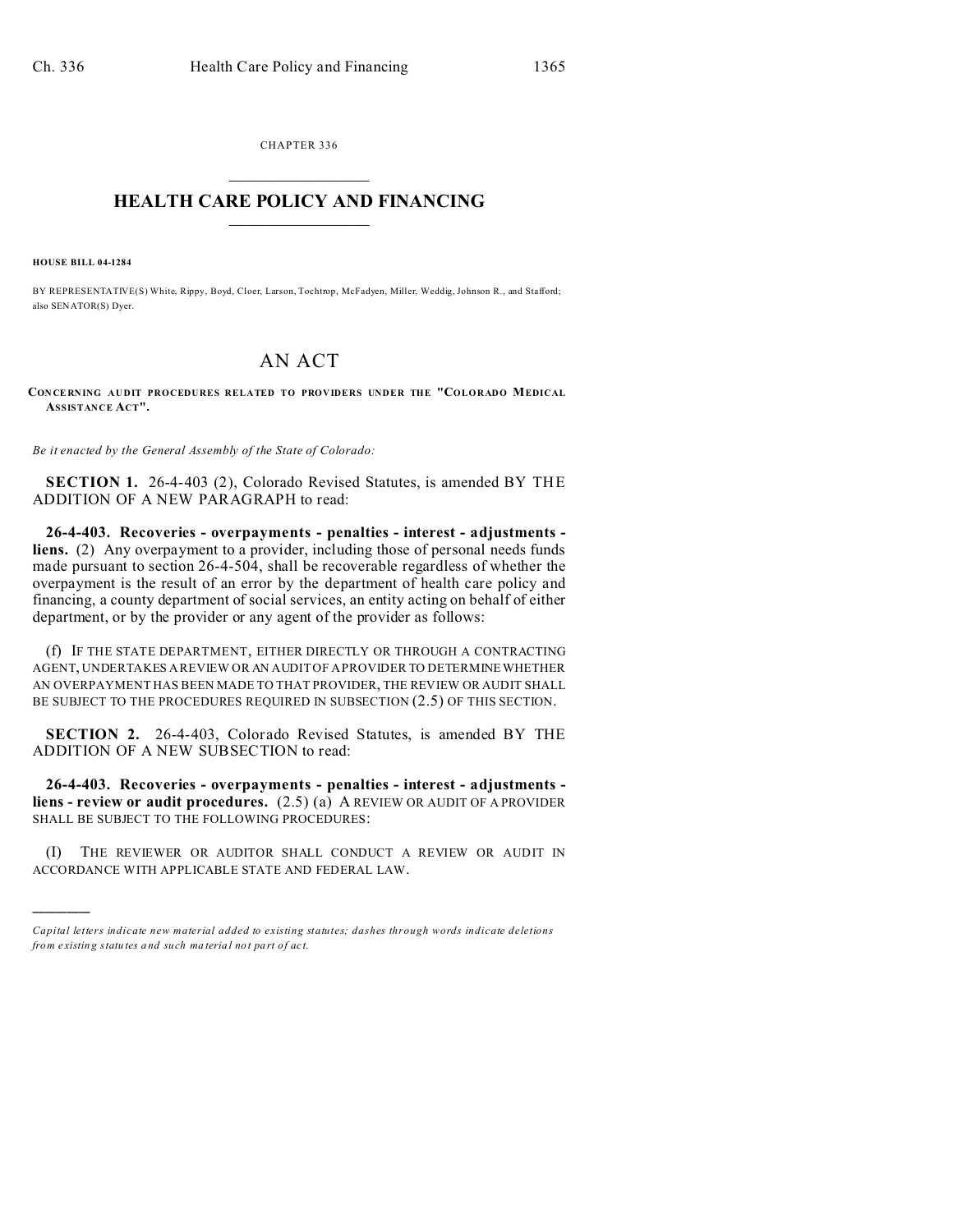(II) THE REVIEWER OR AUDITOR SHALL APPLY UNIFORM STANDARDS AND PROCEDURES TO EACH CLASS OF PROVIDERS SUBJECT TO A REVIEW OR AN AUDIT TO DETERMINE AN OVERPAYMENT.

(III) THE REVIEWER OR AUDITOR SHALL PREPARE FINDINGS FOR THE ENTIRE PERIOD UNDER REVIEW OR AUDIT AND A PROVIDER SHALL BE SUBJECT TO ONLY ONE DEMAND FOR REPAYMENT IN CONNECTION WITH THE REVIEW OR AUDIT.

(IV) THE REVIEWER OR AUDITOR SHALL INITIATE EACH REVIEW OR AUDIT REQUIRING AN INSPECTION OF THE PROVIDER'S RECORDS BY DELIVERING TO THE PROVIDER A WRITTEN REQUEST DESCRIBING IN DETAIL SUCH RECORDS AND OFFERING THE PROVIDER THE OPTION OF PROVIDING EITHER A REPRODUCTION OF SUCH RECORDS OR INSPECTION BY THE REVIEWER OR AUDITOR AT THE PROVIDER'S SITE. IN THE EVENT SUCH RECORDS ARE AVAILABLE FROM A COUNTY DEPARTMENT OF SOCIAL SERVICES OR ANOTHER AGENCY, SUBDIVISION, OR CONTRACTOR OF THE STATE, THE REVIEWER OR AUDITOR SHALL REQUEST SUCH RECORDS FROM SUCH OTHER AGENCIES AS MAY BE APPROPRIATE PRIOR TO MAKING A REQUEST TO THE PROVIDER. THE REVIEWER OR AUDITOR SHALL CONDUCT ON-SITE INSPECTIONS AT REASONABLE TIMES DURING REGULAR BUSINESS HOURS, AND THE REVIEWER OR AUDITOR SHALL MAKE ARRANGEMENTS NECESSARY FOR THE REPRODUCTION OF SUCH RECORDS ON SITE. IF THE PROVIDER CHOOSES TO PROVIDE A REPRODUCTION OF THE RECORDS REQUESTED BY THE REVIEWER OR AUDITOR INSTEAD OF ON-SITE INSPECTION, THE REVIEWER OR AUDITOR SHALL GIVE THE PROVIDER A REASONABLE PERIOD OF TIMETO PROVIDE SUCH RECORDS, TAKING INTO ACCOUNT THE SCOPE OF THE REQUEST, THE TIME FRAME COVERED, AND THE REPRODUCTION ARRANGEMENTS AVAILABLE TO THE PROVIDER.

(V) A PHYSICIAN'S RECORD OR OTHER ORDER FOR HEALTH CARE SERVICES, DRUGS, OR MEDICINAL SUPPLIES IN A FORM TRANSMITTED ELECTRONICALLY SHALL BE SUFFICIENT TO VALIDATE THE PROVIDER'S RECORDS REGARDING THE ORDERING OF THE HEALTH CARE SERVICES, DRUGS, OR MEDICINAL SUPPLIES.

(VI) WHENEVER POSSIBLE, THE REVIEWER OR AUDITOR SHALL BASE A DETERMINATION OF AN OVERPAYMENT TO A PROVIDER UPON A REVIEW OF ACTUAL RECORDS OF THE DEPARTMENT, ITS AGENTS, OR THE PROVIDER. IN THE EVENT SUFFICIENT RECORDS ARE NOT AVAILABLE TO THE REVIEWER OR AUDITOR, AN OVERPAYMENT DETERMINATION MAY BE BASED UPON A SAMPLING OF RECORDS SO LONG AS THE SAMPLING AND ANYEXTRAPOLATION THEREFROM IS REASONABLY VALID FROM A STATISTICAL STANDPOINT AND IS IN ACCORDANCE WITH GENERALLY ACCEPTED AUDITING STANDARDS.

(VII) IF A REVIEWER OR AUDITOR DETERMINES THAT THERE HAS BEEN AN OVERPAYMENT TO THE PROVIDER, THEN, AT THE TIME DEMAND FOR REPAYMENT IS MADE, THE STATE DEPARTMENT SHALL OFFER THE PROVIDER AN INFORMAL RECONSIDERATION OF THE REVIEW OR AUDIT FINDINGS. IN THE EVENT AN INFORMAL RECONSIDERATION IS REQUESTED, THE STATE DEPARTMENT SHALL NOT IMPLEMENT RECOVERY OF THE OVERPAYMENT UNTIL SUCH INFORMAL RECONSIDERATION HAS BEEN COMPLETED.

(VIII) IN ACCORDANCE WITH PARAGRAPH (e) OF SUBSECTION (2) OF THIS SECTION, ANY PROVIDER ADVERSELY AFFECTED BY THE ACTIONS OF THE STATE DEPARTMENT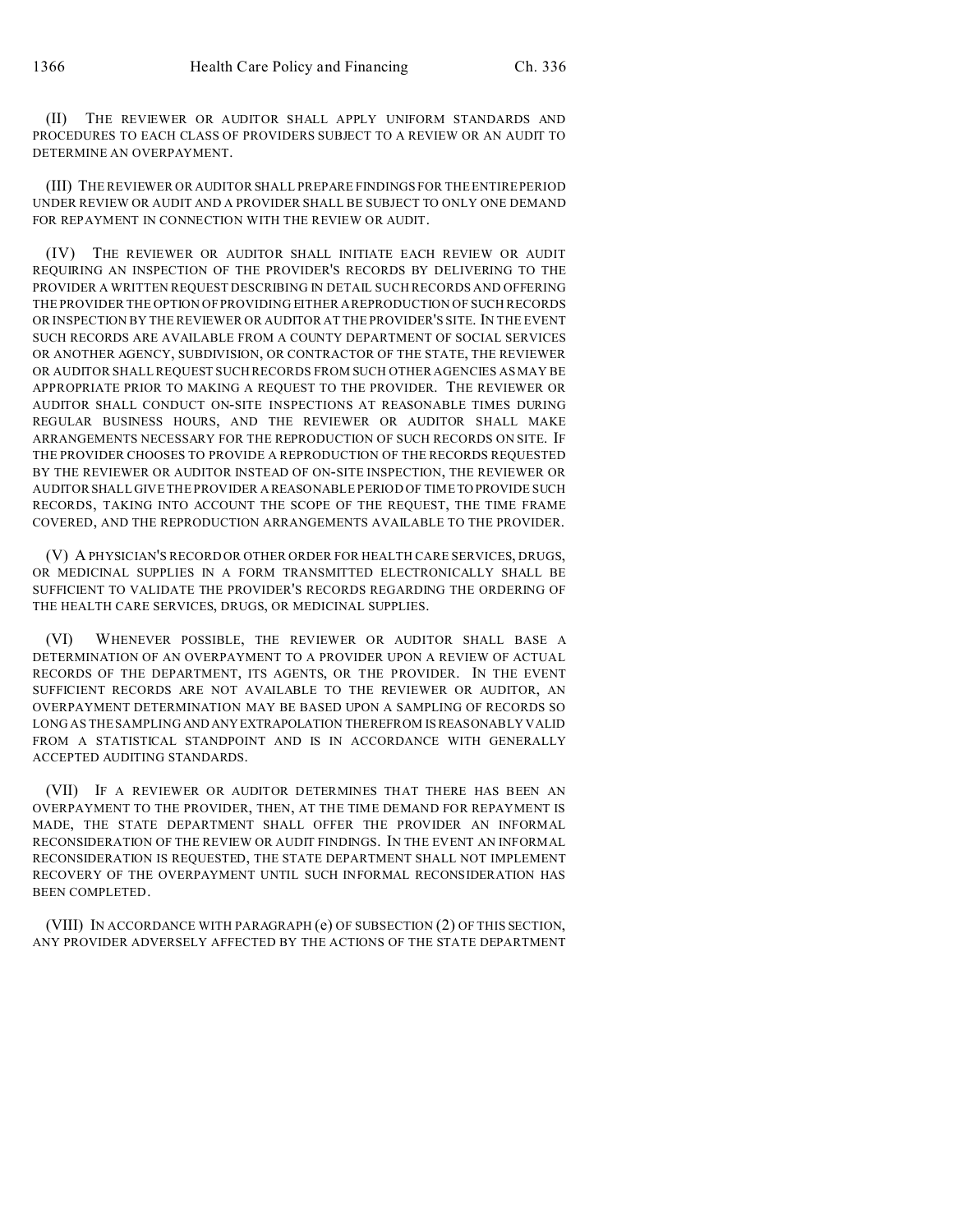ORITS CONTRACTING AGENT IN CONNECTION WITH A REVIEW OR AN AUDIT, INCLUDING WHETHER THE STATE DEPARTMENT OR ITS CONTRACTING AGENT ADHERED TO THE PROVISIONS OF THIS SUBSECTION(2.5) IN MAKING AN OVERPAYMENT DETERMINATION, MAY APPEAL SUCH ACTIONS PURSUANT TO THE PROVISIONS OF SECTION 24-4-105, C.R.S.

(b) THE STATE DEPARTMENT IS AUTHORIZED TO ENGAGE THE SERVICES OF A QUALIFIED AGENT THROUGH A COMPETITIVE CONTRACT ISSUED PURSUANT TO THE STATE'S PROCUREMENT CODE FOR THE PURPOSE OF CONDUCTING A REVIEW OR AUDIT OF A PROVIDER TO ASSIST IN DETERMINING WHETHER THERE HAS BEEN AN OVERPAYMENT TO A PROVIDER AND THE AMOUNT OF THAT OVERPAYMENT. IN ADDITION TO SUCH TERMS AND CONDITIONS AS THE STATE DEPARTMENT MAY DEEM NECESSARY, ANY CONTRACT SHALL BE SUBJECT TO THE REQUIREMENTS FOR CONDUCTING A REVIEW OR AN AUDIT IN ACCORDANCE WITH PARAGRAPH (a) OF THIS SUBSECTION (2.5). THE STATE DEPARTMENT IS FURTHER AUTHORIZED TO ENTER INTO A CONTRACT WITH A QUALIFIED AGENT FOR THE PURPOSE OF CONDUCTING A REVIEW OR AN AUDIT OF A PROVIDER THAT PROVIDES THAT THE COMPENSATION OF THE CONTRACTING AGENT SHALL BE CONTINGENT AND BASED UPON A PERCENTAGE OF THE AMOUNT OF THE RECOVERY COLLECTED FROM THE PROVIDER. A CONTRACT ISSUED BY THE STATE DEPARTMENT FOR THE PURPOSE OF CONDUCTING A REVIEW OR AN AUDIT OF A PROVIDER TO DETERMINE WHETHER THE PROVIDER HAS RECEIVED AN OVERPAYMENT SHALL ALSO BE SUBJECT TO THE FOLLOWING CONDITIONS:

(I) THE COMPENSATION PAID TO THE CONTRACTING AGENT UNDER A CONTINGENCY-BASED CONTRACT SHALL NOT EXCEED EIGHTEEN PERCENT OF THE AMOUNT FINALLY COLLECTED FROM THE PROVIDER OVERPAYMENT, AND THE STATE DEPARTMENT MAY ESTABLISH A LIMIT ON THE AMOUNT OF ANNUAL COMPENSATION THAT MAY BE PAID TO A CONTRACTING AGENT UNDER A CONTINGENCY-BASED CONTRACT AND MAY FURTHER ESTABLISH A LIMIT ON THE AMOUNT THAT MAY BE PAID TO ACONTRACTING AGENT UNDER A CONTINGENCY-BASED CONTRACT FOR RECOVERY FROM ANY ONE PROVIDER.

(II) REIMBURSEMENT OF THE CONTRACTING AGENT'S COSTS IN PERFORMING THE REVIEW OR AUDIT UNDER A CONTINGENCY-BASED CONTRACT SHALL BE DEEMED INCLUDED IN THE PERCENTAGE COMPENSATION DUE THE AGENT UNDER THE CONTRACT.

(III) NO EMPLOYEE OR AGENT OF THE CONTRACTING AGENT INVOLVED IN THE PERFORMANCE OF A CONTINGENCY-BASED CONTRACT SHALL BE COMPENSATED BY THE CONTRACTING AGENT BASED UPON THE AMOUNT RECOVERED UNDER THE CONTRACT.

(IV) THE STATE DEPARTMENT SHALL RETAIN ALL AUTHORITY FOR PROVIDING NOTICE AND OTHERWISE MAKING DEMAND UPON A PROVIDER FOR RECOVERY OF AN OVERPAYMENT, AND THE STATE DEPARTMENT SHALL REVIEW AND APPROVE ANY WRITTEN DEMAND, REQUEST, OR DETERMINATION BY THE CONTRACTING AGENT REGARDING A REVIEW OR AN AUDIT OF A PROVIDER UNDER THIS SUBSECTION (2.5).

(V) IN ANY CONTINGENCY-BASED CONTRACT AUTHORIZED PURSUANT TO THIS PARAGRAPH (b), THE STATE OF COLORADO SHALL NOT BE OBLIGATED TO PAY THE CONTRACTINGAGENT FOR AMOUNTS NOT ACTUALLY COLLECTED FROM THE PROVIDER.